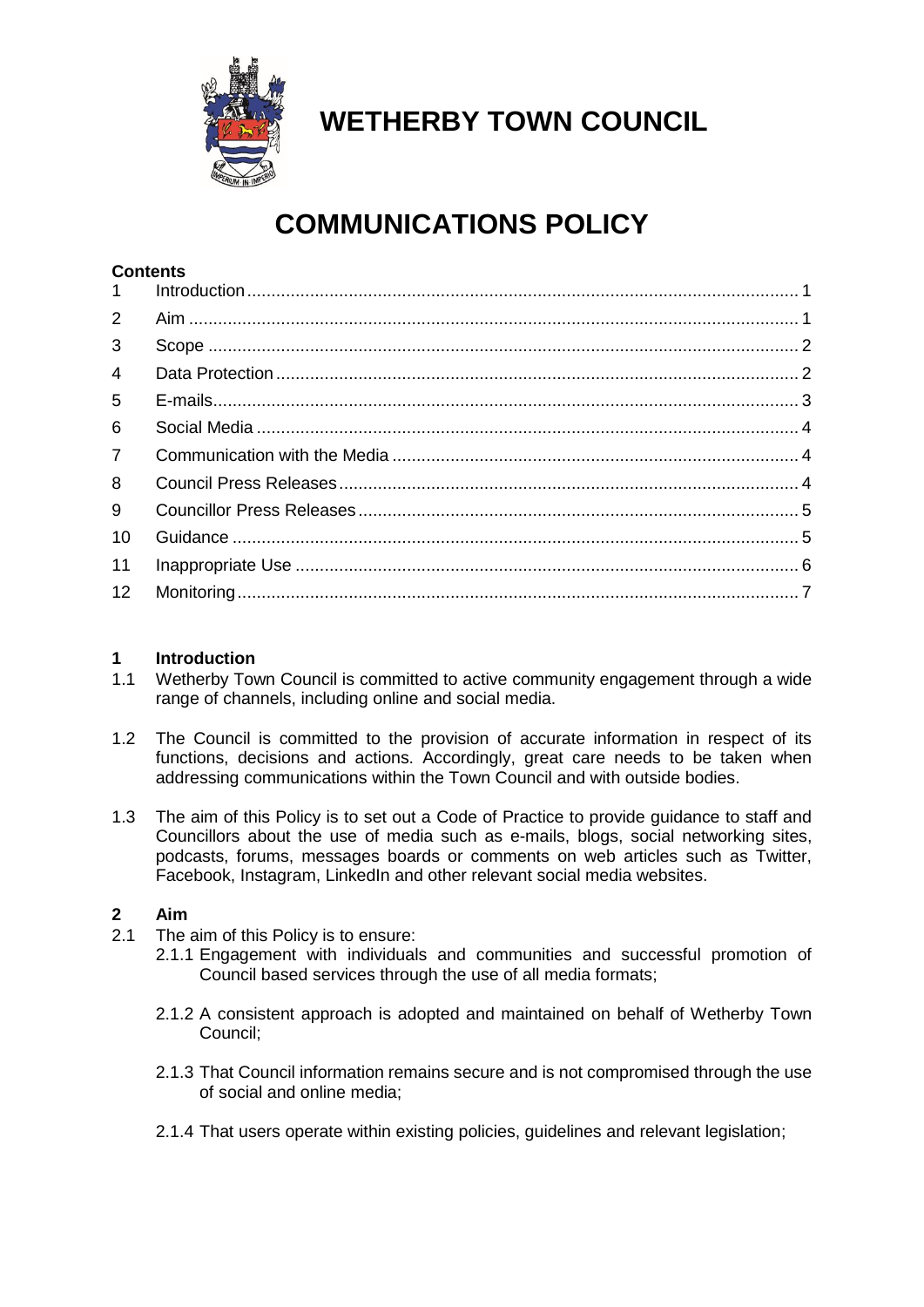- 2.1.5 That the Council's reputation is upheld and improved rather than adversely affected;
- 2.1.6 That communication is effective, timely, appropriate, useful, engages with a wider audience and utilises cross-promotion of other Council communication tools (e.g. website, newsletter, linking Facebook to Twitter account etc).

### <span id="page-1-0"></span>**3 Scope**

- 3.1 This policy covers all individuals working at all levels within the Council, including all elected and co-opted councillors, the Clerk to the Council and all other employees and volunteers. For ease, the word 'personnel' may be used as a collective term in this document.
- 3.2 It is also intended for guidance for others communicating with the Town Council.
- 3.3 This policy supplements and should be read in conjunction with all other policies and procedures adopted by the Council such as the Privacy Policy, Disciplinary Procedure, Members' Code of Conduct and such like.
- 3.4 This policy does not form part of any contract of employment and it may be amended at any time.
- 3.5 The policy covers all of the Council's online media channels, which are currently:
	- 3.5.1 [www.wetherby.co.uk](http://www.wetherby.co.uk/) website.
	- 3.5.2 E-mail addresses linked to the wetherby.co.uk domain name.
	- 3.5.3 Facebook [@wetherbycouncil](https://www.facebook.com/wetherbycouncil/)
	- 3.5.4 Facebook [@wetherbymarkets](https://www.facebook.com/wetherbymarkets/)
	- 3.5.5 Facebook [@welcometowetherby](https://www.facebook.com/WelcomeToWetherby/)
	- 3.5.6 Facebook Welcome to Wetherby 4 Business (Closed Group)
	- 3.5.7 Twitter [@wetherbycouncil](https://twitter.com/wetherbycouncil)
	- 3.5.8 Twitter [@wetherbymarkets](https://twitter.com/WetherbyMarkets)
	- 3.5.9 Twitter [@welcomewetherby](https://twitter.com/WelcomeWetherby)
	- 3.5.10 Instagram [@wetherbymarkets](https://www.instagram.com/wetherbymarkets/)
- 3.6 Over time the Town Council may add to the channels of communication that it uses as it seeks to improve and expand the services it delivers. When these changes occur, this policy may be updated to reflect the new arrangements that it uses to communicate with people who live in, work in and visit Wetherby. The Council will always try to use the most effective channel for its communications.
- 3.7 The use of new media channels will not replace existing forms of communication. The website and other forms of social media will be used to enhance communication.

#### <span id="page-1-1"></span>**4 Data Protection**

- 4.1 Wetherby Town Council is the Data Controller as defined by GDPR of personal data processed by the Council and Councillors. The Data Protection Officer, appointed by the Council is the Town Clerk.
- 4.2 Personnel must not send, receive or disseminate proprietary data or any confidential information belonging to Wetherby Town Council to or from a third party unless authorised.

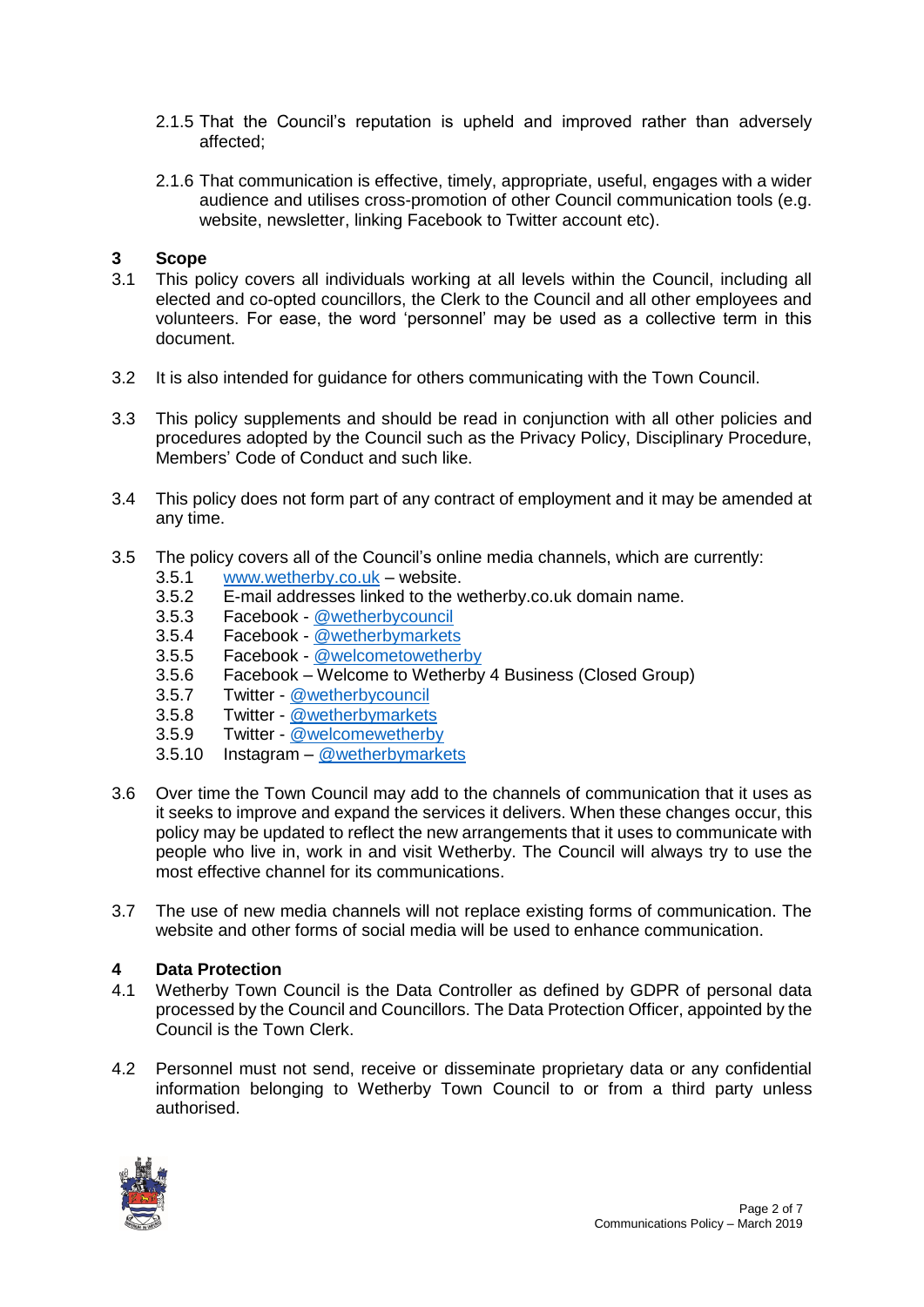4.3 Permission to publish photographs or videos on social media sites should be sought from the persons, parent / guardian or organisations in the video or photograph before being uploaded.

## <span id="page-2-0"></span>**5 E-mails**

- 5.1 Some personnel will be provided with an e-mail address linked to the wetherby.co.uk domain name upon their appointment to a position within the Council. Access to e-mail accounts will be removed as soon as a relationship with the Council ceases.
- 5.2 Individuals are responsible for what they post or send. Personnel are personally responsible for any online activity conducted via e-mail addresses linked to the wetherby.co.uk domain name.
- 5.3 Personnel are restricted to ensuring use of these accounts is for the proper performance of their Council related duties only. These accounts should be the only ones used by personnel in relation to their Council related duties.
- 5.4 The use of email to exchange correspondence requires the same professional standards as other forms of communication. You should not send or forward mail which is defamatory or offensive for whatever reason.
- 5.5 The Council will audit and monitor use of the systems to ensure proper and effective business use. Privacy should not be expected in the use of Council email facilities. All email is stored and the Council may inspect an email (including personal emails) at any time.
- 5.6 No account details may be changed without first informing the Town Clerk.
- 5.7 E-mail that is sent to external addresses should include the Council's standard disclaimer and signature format.
- 5.8 Email to multiple addresses outside Wetherby Town Council should be sent as blind copy, (bcc). Messages sent to groups of people must be relevant to all concerned.
- 5.9 Councillors and staff are not permitted to debate matters of council business by e-mail. The correct procedure is for the debate to take place at a public meeting.
- 5.10 Junk mail is a hazard of internet life and efforts should be made to isolate it at source, if not it should be deleted immediately, and no attachments should be opened. It is important to keep virus protection up to date.
- 5.11 In order to protect from viruses, email attachments which might contain macros (word processor and spreadsheet files) or applications, should not be opened if they are from a sender whom you do not recognise, simply delete.
- 5.12 Be aware that agreements made by email have the same status as letters or formal contracts. The Clerk has the sole authority to purchase or acquire goods or services on behalf of the Council via email.
- 5.13 Email inboxes must be checked regularly to ascertain all correspondence within that system.

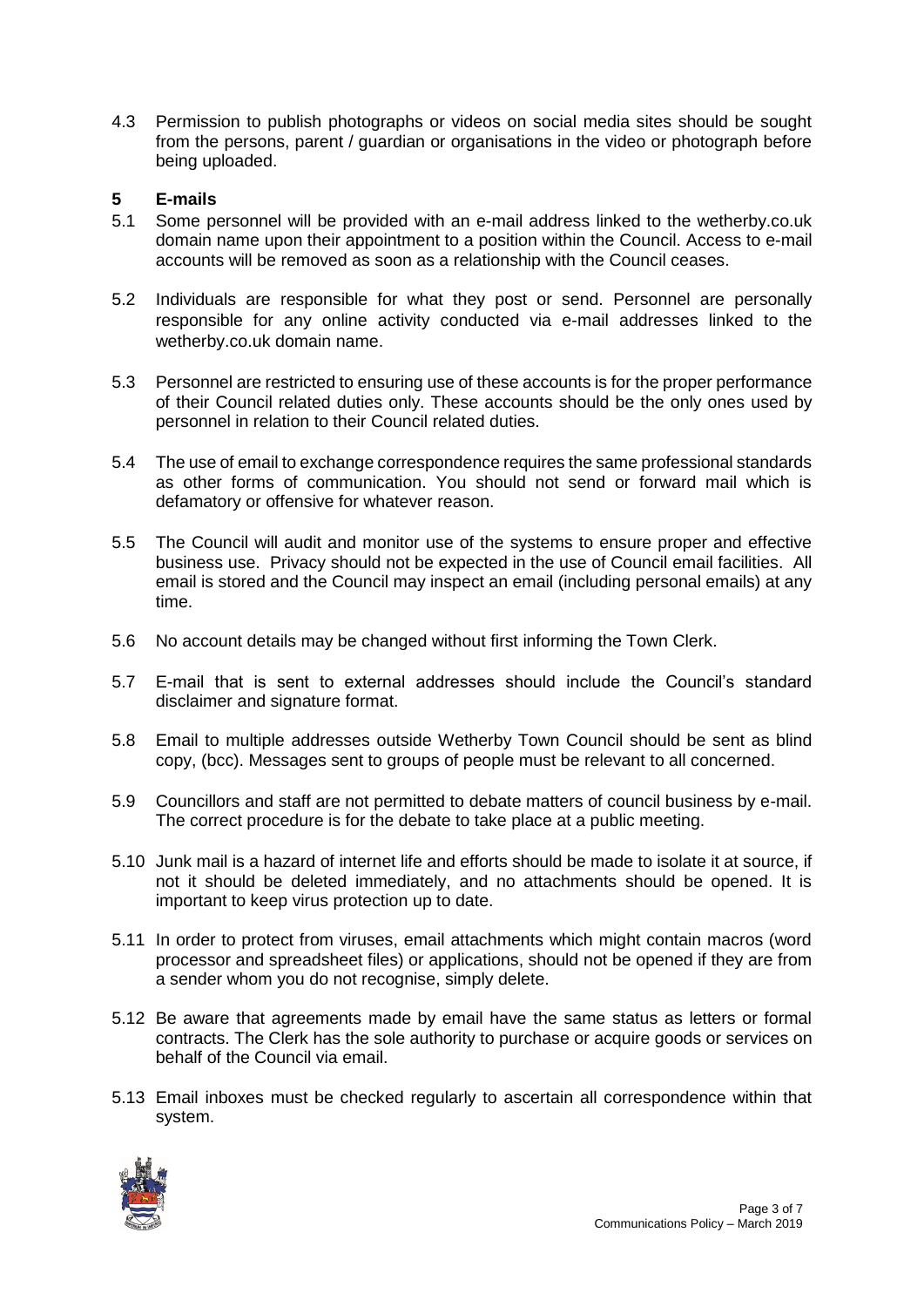- 5.14 Arrangements must be made to ensure that inboxes are checked during times of absence due to holiday or sickness.
- 5.15 It is recommended that e-mails are retained for no more than twenty-four months before they are deleted. Those containing important material should be saved to a separate folder.

#### <span id="page-3-0"></span>**6 Social Media**

- 6.1 The Town Clerk is the designated 'Council' owner of social media channels agreed by the Council and will be an administrator / moderator on all accounts.
- 6.2 Other personnel officially appointed by the Council may assist the Town Clerk to disseminate information. However, all must ensure they follow this policy.
- 6.3 No account details may be changed without first informing the Town Clerk.
- 6.4 Individual Councillors are at liberty to set up their own social media accounts but they should ensure they comply with this policy and ensure that a 'personal view' disclaimer is used.
- 6.5 All social media sites used should be checked and updated on a regular basis to ensure that the security settings are in place.
- 6.6 The nominated moderator or moderators shall remove any negative posts which may contain personal and inflammatory remarks, libellous or defamatory information without further comment or notification. Such posts will also be reported to the Hosts (i.e. Facebook / Twitter).

#### <span id="page-3-1"></span>**7 Communication with the Media**

- 7.1 The Town Clerk will co-ordinate all media enquiries into the Town Council office. In certain circumstances it may be appropriate for the Town Mayor to respond to the enquiry.
- 7.2 Members of the Town Council's staff who are directly approached by the media should not attempt to answer questions themselves and should refer the enquirer to the Town Clerk.
- 7.3 The Council should not pass comments on leaks, anonymous allegations or allegations about individual staff and Members.
- 7.4 The phrase "no comment" should not be used as a response to a media enquiry. The Council is open and accountable and should always explain if there is a reason why it cannot answer a specific enquiry.
- 7.5 Only the Town Clerk is authorised to communicate on behalf of the Town Council. Individual members cannot communicate on behalf of the Town Council unless expressly authorised to do so at a council meeting or committee.

#### <span id="page-3-2"></span>**8 Council Press Releases**

8.1 An official Council release is made on behalf of the Council as a whole; it will be written and issued by the Town Clerk.

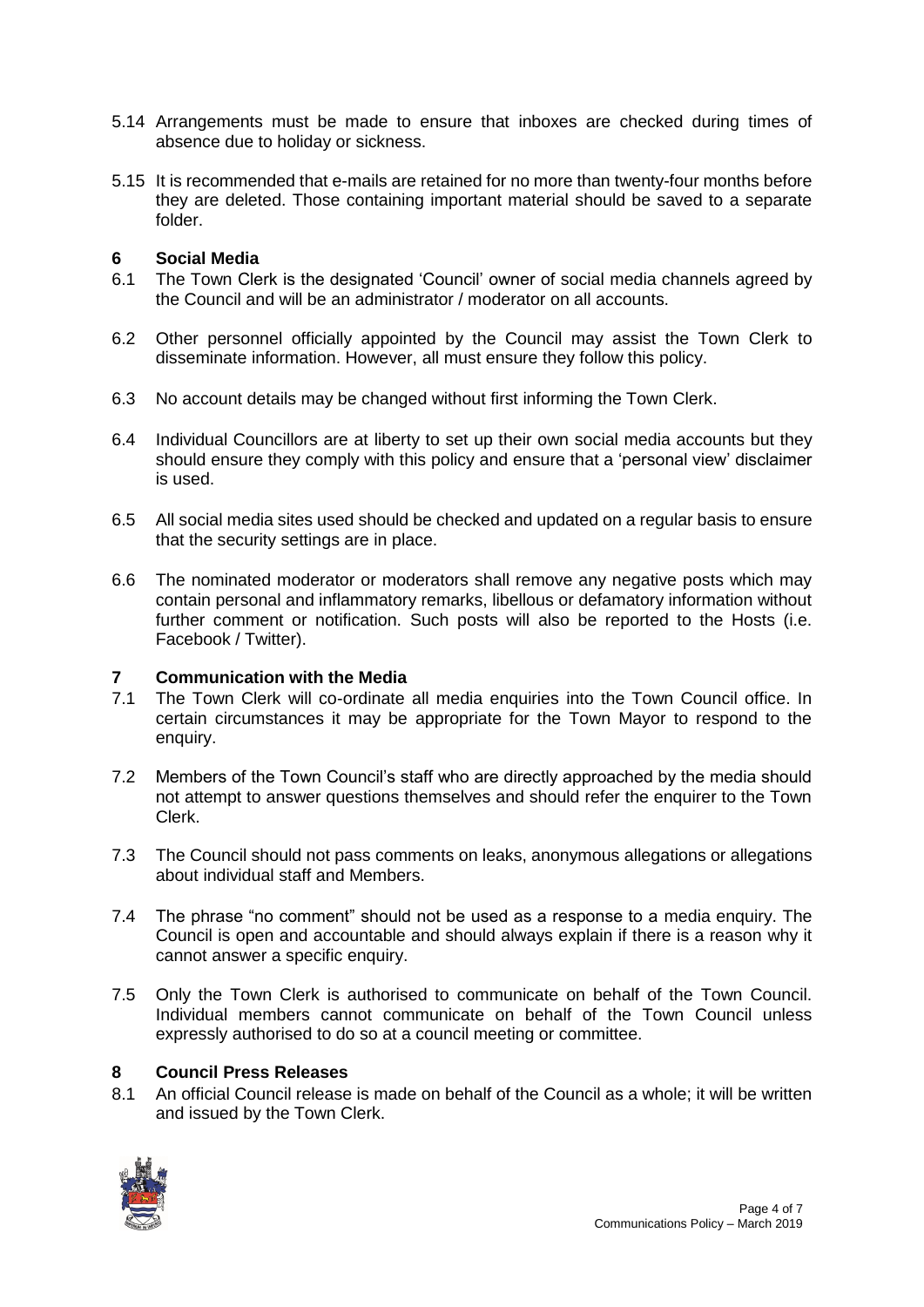- 8.2 Official Council releases will follow a corporate style appropriate for the media being targeted and a central record will be maintained.
- 8.3 All releases will accurately reflect the corporate view of the Council, contain relevant facts and may include an approved quotation from an appropriate Councillor.
- 8.4 Releases will not promote the views of specific political groups, publicise the activities of individual Councillors, identify a Member's political party or persuade the general public to hold a particular view.
- 8.5 All official Council releases will be placed on the Council's website.

#### <span id="page-4-0"></span>**9 Councillor Press Releases**

- 9.1 Councillor press releases are personal and are written and issued by the Councillor responsible.
- 9.2 This type of release may or may not be political and should not include the name of any Officer, use the Council logo or the Council telephone number as a point of contact.
- 9.3 Members may not hold themselves out to be acting on behalf of the Town Council and must not communicate as Councillor in any other matter than in their official capacity.
- 9.4 Councillors are not permitted to use the title "Councillor" in their private capacity.
- 9.5 It would be beneficial for copies of intended releases to be provided to the Clerk. Councillors seeking advice can contact the Clerk.

*NOTE:* Members should be aware that case law states that the role of Councillor overrides the right to act as an individual. This means that Councillors should be careful when expressing individual views to the news media. Councillors also have an obligation to respect Council policy once made, while it may be legitimate for a Councillor to make it clear that he or she disagreed with a policy and voted against it (if this took place in open session), they should not seek to undermine a decision through the news media.

#### <span id="page-4-1"></span>**10 Guidance**

- 10.1 As a local council Wetherby Town Council has a professional image to uphold and how personnel conduct themselves publicly and online impacts this image.
- 10.2 Be responsible and respectful; be direct, informative, brief and transparent.
- 10.3 Always disclose your identity and affiliation to the Town Council. Never make false or misleading statements.
- 10.4 You should not present yourself in a way that might cause embarrassment to the Council.
- 10.5 Be mindful of the information you post on sites and make sure personal opinions are not published as being that of the Council, bring the Council into disrepute or are contrary to the Council's Code of Conduct and other Policies.
- 10.6 Keep the tone of your comments respectful and informative, never condescending or "loud." Use sentence case format, not capital letters, or write in red to emphasis points.

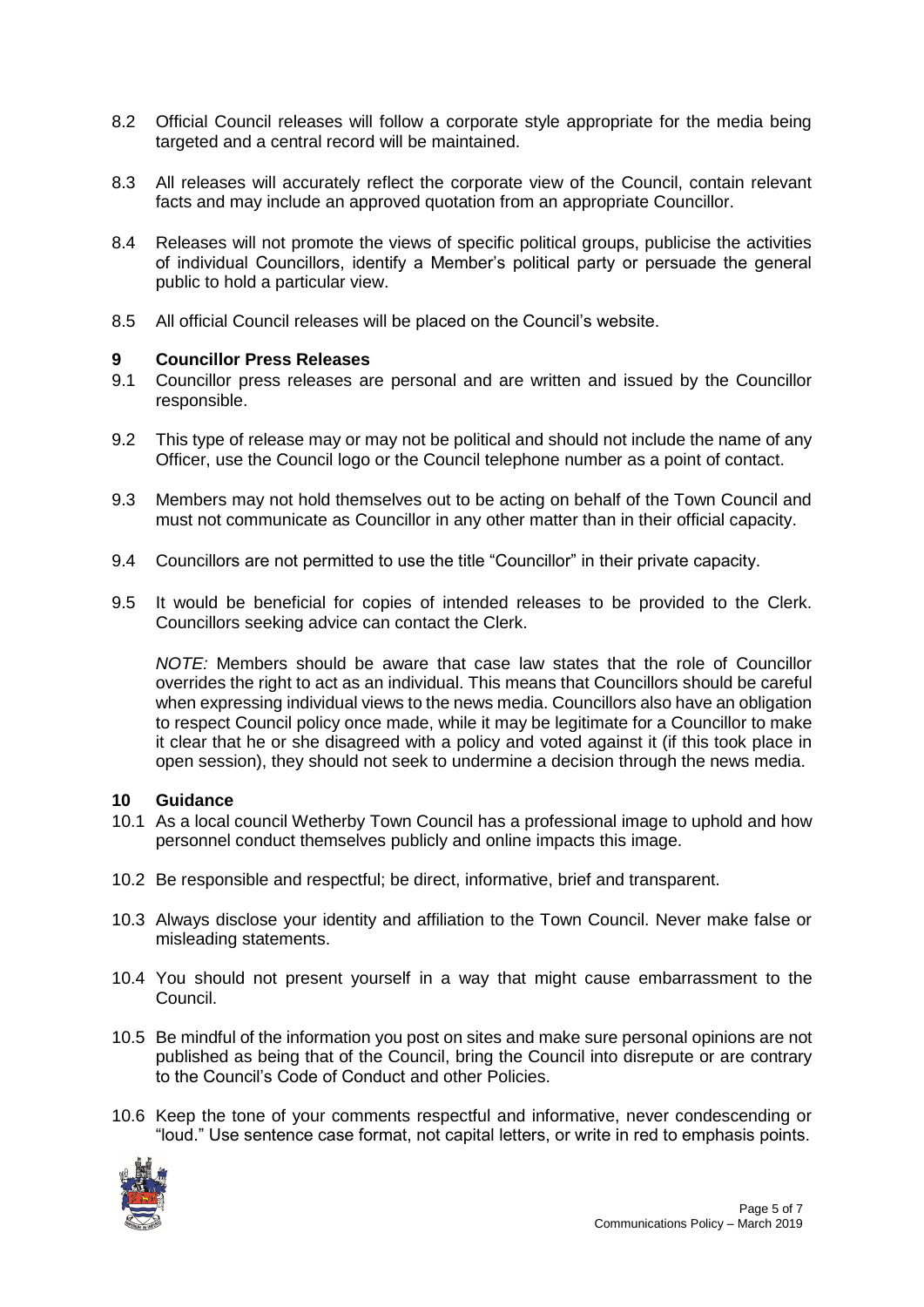- 10.7 Avoid personal attacks, online fights and hostile communications.
- 10.8 Respect the privacy of other councillors and residents. Do not disclose confidential matters or criticise Council policies or personnel.
- 10.9 Residents and councillors should note that not all communications require a response.
- 10.10There will not always be immediate responses to communications as they may be discussed at a meeting so that a response can be agreed by the Town Council. When this is necessary the item will be placed on the next available agenda. Any response will then be included in the minutes of the meeting.
- 10.11Spell and grammar check everything.
- <span id="page-5-0"></span>10.12Correct any errors promptly.

#### **11 Inappropriate Use**

- 11.1 Users must not use online platforms to abuse or inflame others or to harass or threaten anyone. Responding to abuse, harassment or threatening will not be accepted as an excuse for inappropriate language and/or behaviour.
- 11.2 Recipients of abusive or threatening content related to the business of the Council must immediately inform the Clerk or Mayor.
- 11.3 Users must not send or post content containing obscene, abusive or profane language.
- 11.4 Users must not send, access, display, download, copy or circulate information containing stories, jokes or anecdotes that contain:
	- 11.4.1 pornography or sexually orientated images;
	- 11.4.2 gambling;
	- 11.4.3 gaming (playing computer games);
	- 11.4.4 promotion of unlawful discrimination of any kind;
	- 11.4.5 promotion of racial or religious hatred;
	- 11.4.6 threats including the promotion of violence;
	- 11.4.7 fraudulent or illegal material promotion of illegal and/or unlawful acts;<br>11.4.8 information considered to be offensive, inappropriate or disrespectful t
	- information considered to be offensive, inappropriate or disrespectful to others;
	- 11.4.9 unauthorised and copyrighted material including music.
- 11.5 Wetherby Town Council will report to the police all known incidents in which users intentionally send or receive content containing the following:
	- 11.5.1 images of child pornography or child abuse (i.e. images where children are or appear to be under the age of 16 and are involved in sexual activities or posed to be sexually provocative);
	- 11.5.2 adult material/pornography that breaches the Obscene Publications Acts (1959 & 1964);
	- 11.5.3 criminally racist material.
- 11.6 Councillors or residents who have any concerns regarding content in e-mails or placed on social media sites should report them to the Town Clerk.
- 11.7 If inappropriate material is accessed accidentally, users must report this immediately to the Clerk. It can then be taken into account as part of the Council's monitoring procedure.